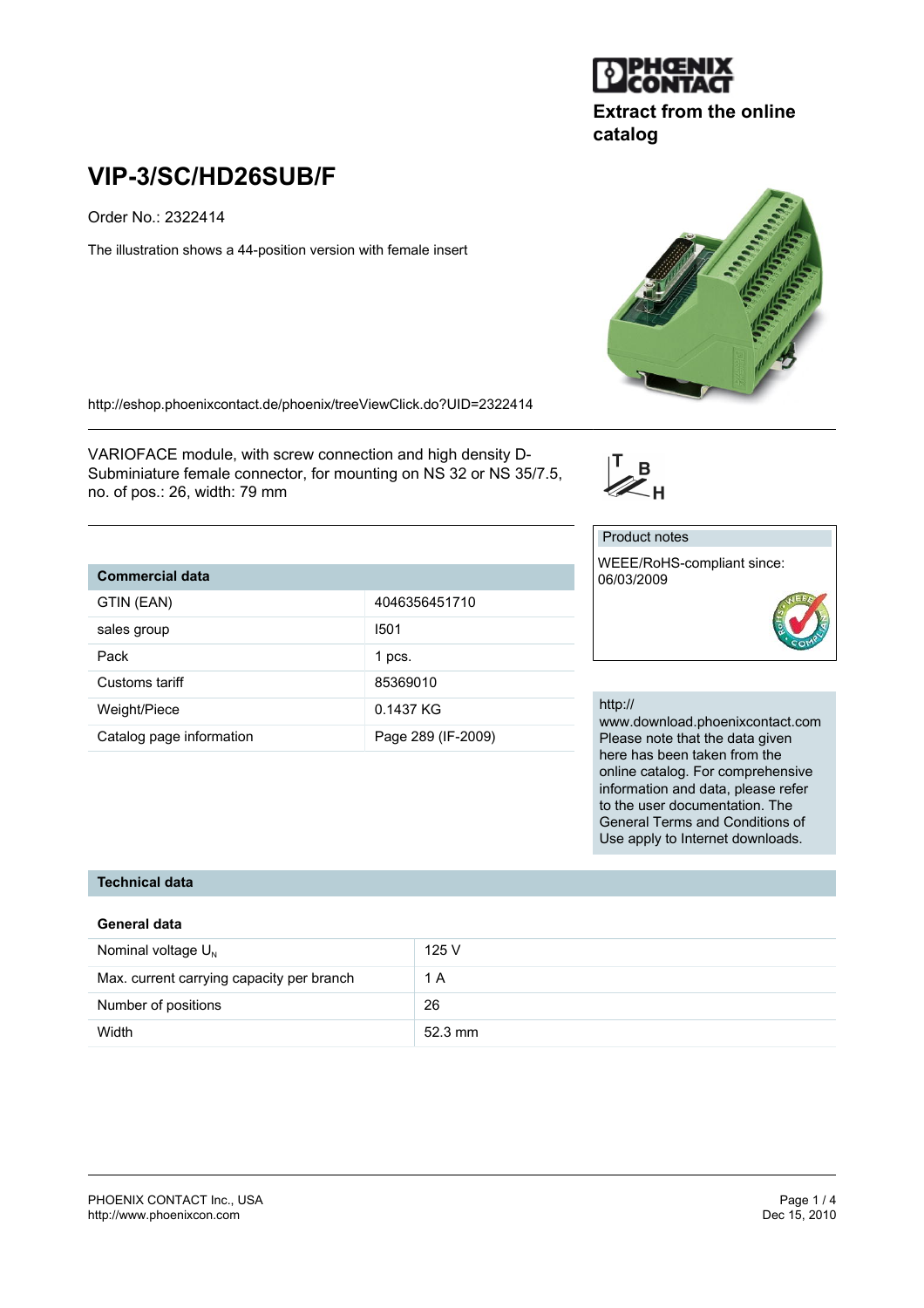| Height                                  | 69 mm                 |  |
|-----------------------------------------|-----------------------|--|
| Depth                                   | 62 mm                 |  |
| Ambient temperature (operation)         | -20 °C  50 °C         |  |
| Ambient temperature (storage/transport) | $-20 °C  70 °C$       |  |
| Mounting position                       | Any                   |  |
| <b>Connection data</b>                  |                       |  |
| Connection 1                            | PCB connection        |  |
| Connection in acc. with standard        | IEC / EN              |  |
| Type of connection                      | Screw connection      |  |
| Number of positions                     | 26                    |  |
| Conductor cross section solid min.      | $0.2$ mm <sup>2</sup> |  |
| Conductor cross section solid max.      | $4 \text{ mm}^2$      |  |
| Conductor cross section stranded min.   | $0.2$ mm <sup>2</sup> |  |
| Conductor cross section stranded max.   | $2.5$ mm <sup>2</sup> |  |
| Conductor cross section AWG/kcmil min.  | 24                    |  |
| Conductor cross section AWG/kcmil max   | 12                    |  |
| Stripping length                        | 8 mm                  |  |
| Screw thread                            | M <sub>3</sub>        |  |
| Connection 2                            | D-SUB connection      |  |
| Type of connection                      | Pluggable             |  |

**Certificates / Approvals**

 $\epsilon$ **N**us

| Certification         | CUL, UL   |  |
|-----------------------|-----------|--|
| <b>CUL</b>            |           |  |
| Nominal voltage $U_N$ | 125 V     |  |
| Nominal current $I_N$ | 1 A       |  |
| AWG/kcmil             | $30 - 12$ |  |
| UL                    |           |  |
| Nominal voltage $U_N$ | 125 V     |  |
| Nominal current $I_N$ | 1 A       |  |
| AWG/kcmil             | $30 - 12$ |  |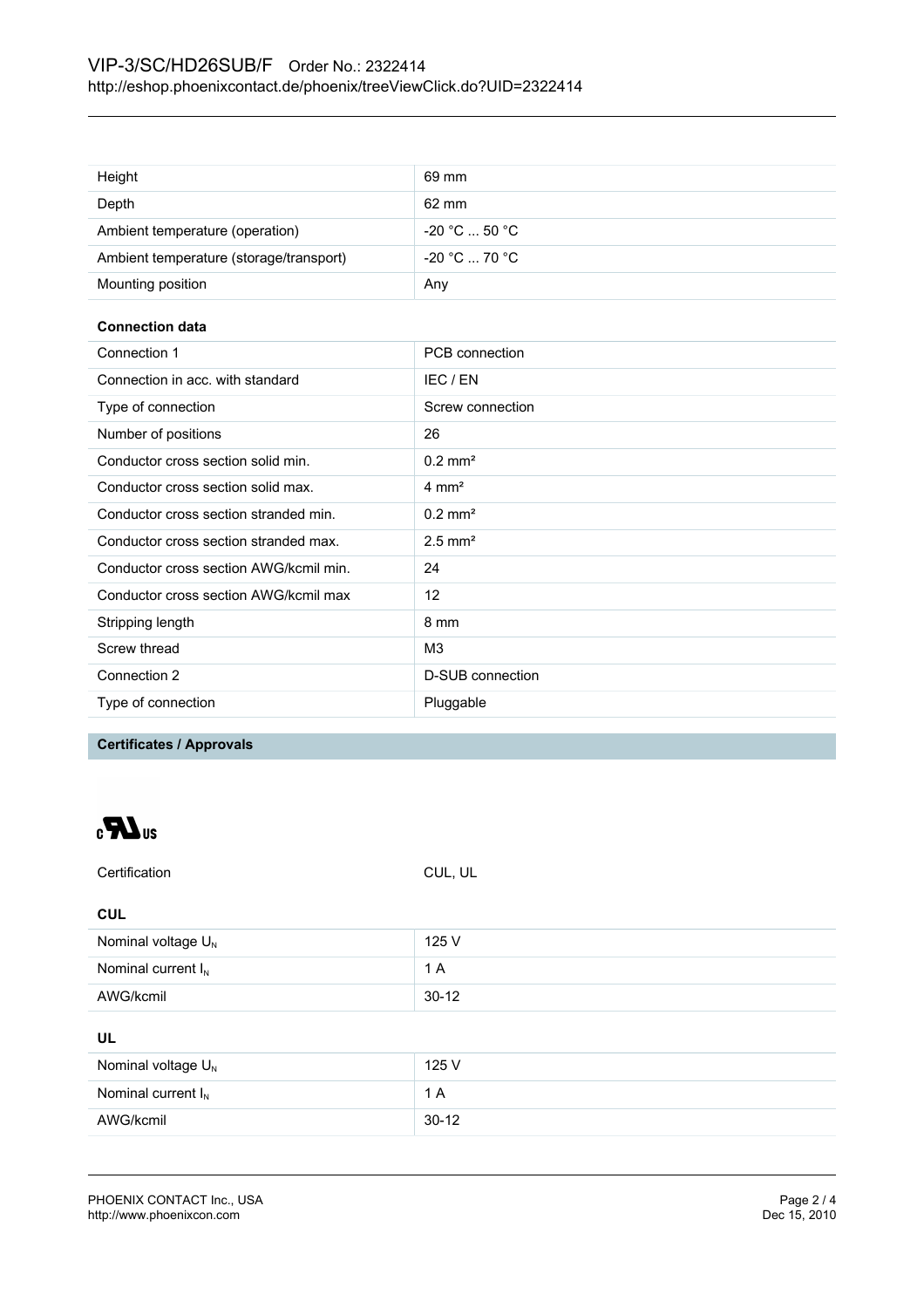### **Diagrams/Drawings**

Circuit diagram



#### Schematic diagram